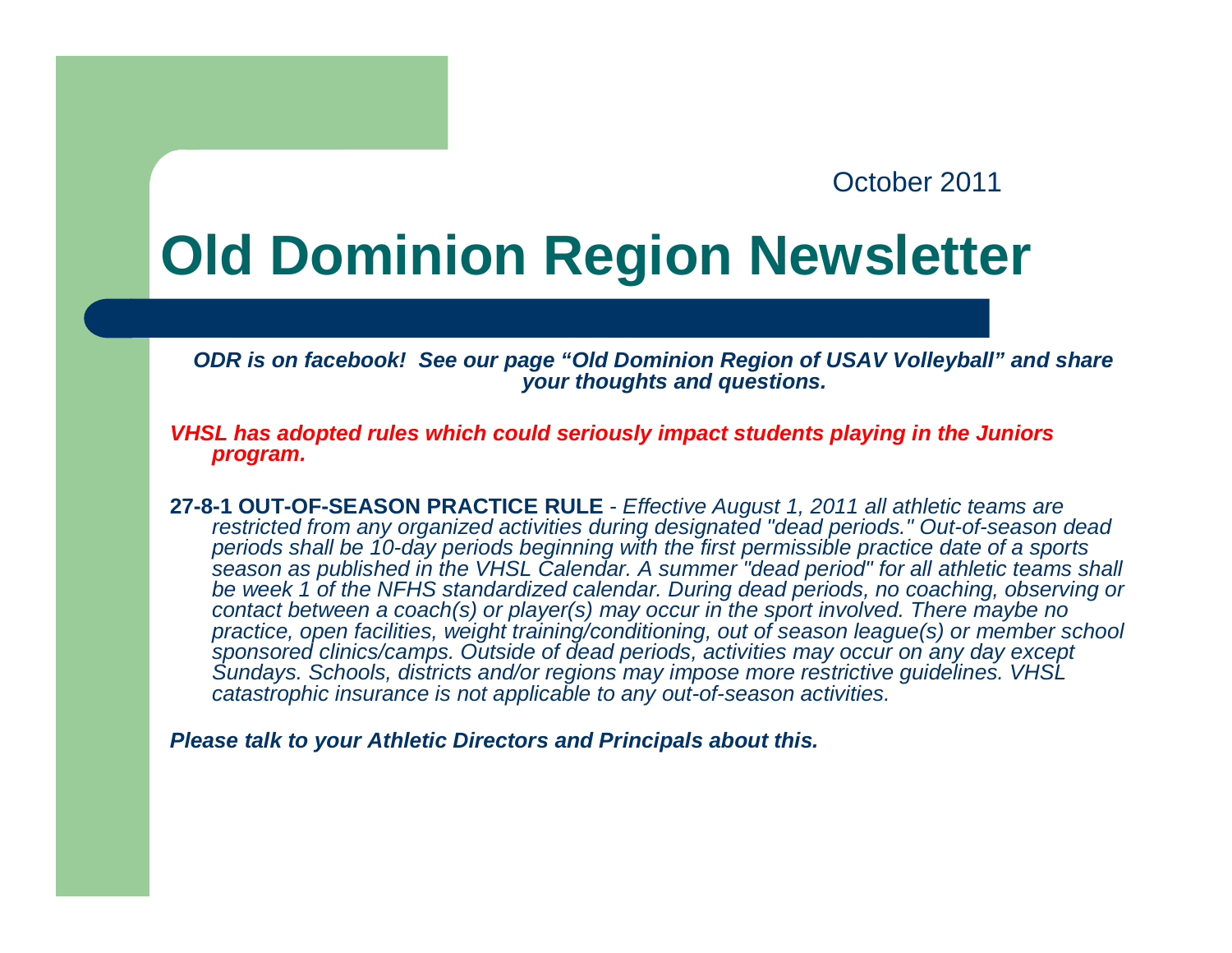

*Be sure to attend a scorekeeping clinic prior to the 2012 season. USAV is allowing two liberos to be designated per match so the score sheet has changed.*

*Congratulations to Barb Besal for becoming a Junior National referee!* 

*Congratulations to Jessica Keeler for being named the Adult Coordinator for the ODR!*